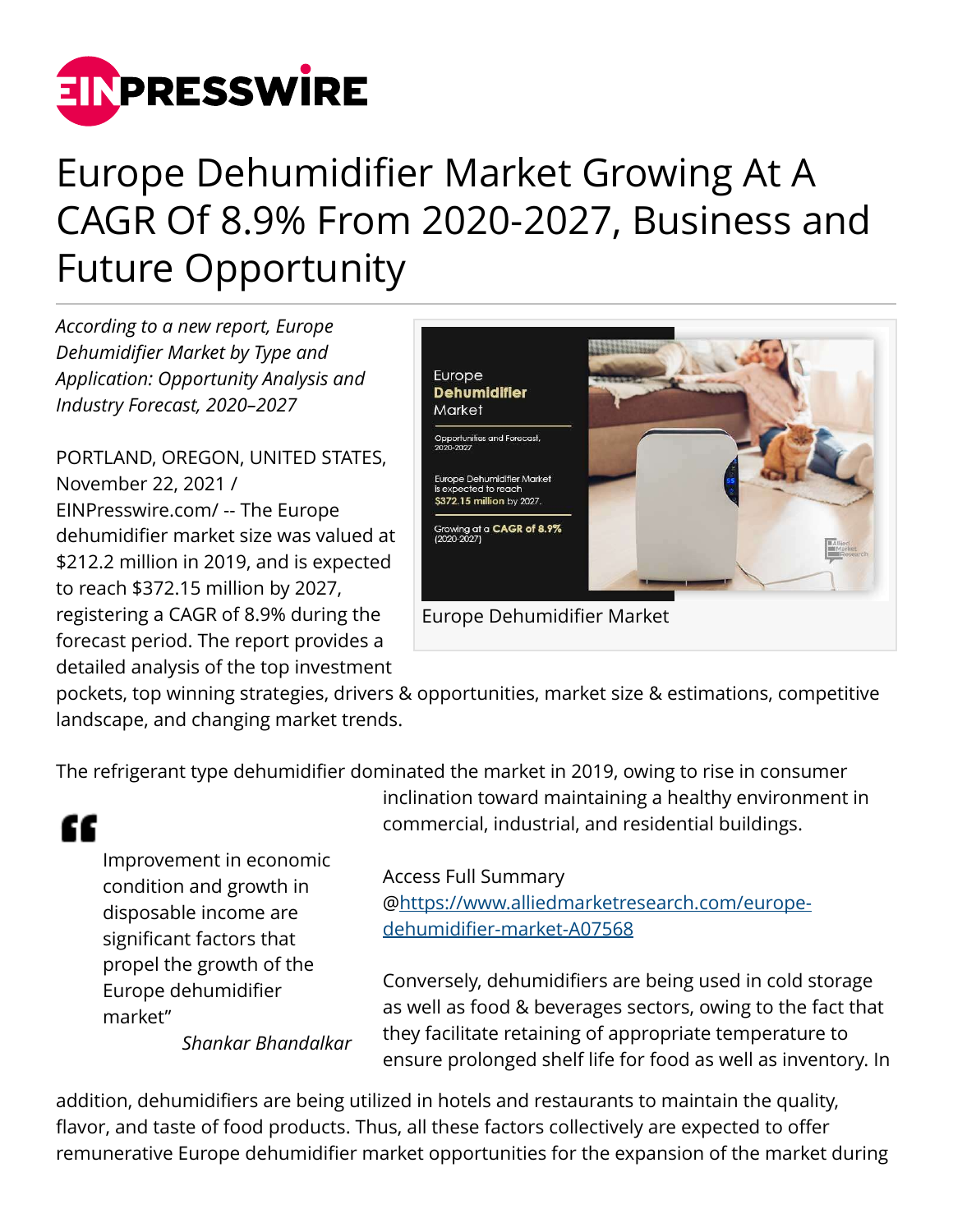the forecast period.

Dehumidifier is a utility device used for the removal of humidity/moisture and to control air quality. Ongoing development of the real estate sector, changes in weather conditions, rise in disposable income, and increase in awareness among consumers toward healthy & comfortable living drive the market. However, high cost and seasonal demand of the product restrict the Europe dehumidifier market growth. Cost of dehumidifiers is based on various factors such as capacity of selected product, outlet design, and difficulty in installation. Moreover, they need regular and continuous maintenance and cleaning, which incur additional cost, which limit their demand in Europe.

According to the Europe dehumidifier market analysis, the market is segmented into type, application, and country. On the basis of type, the market is bifurcated into refrigerant type dehumidifier and chemical absorbent dehumidifier. Depending on application, it is categorized into industrial, commercial and residential. By country, it is analyzed across Germany, France, Spain, the UK, Italy, and rest of Europe.

Download Report Sample (150 Pages PDF with Insights) @<https://www.alliedmarketresearch.com/request-sample/7933>

Increase in demand for dehumidifiers in Germany is attributed to rise in consciousness of consumers toward health and wellness. Consumers are actively concerned to maintain a healthy living environment at home, which boosts the need for dehumidifier to improve the indoor air quality. In addition, residential dehumidifiers are gaining traction in the market, owing to rise in susceptibility to develop allergies among adults & infants.

The demand for residential dehumidifier is influenced by rise in trend of sustainable energy framework in Europe, as consumers actively seek for energy-efficient products. Moreover, ongoing smart housing developments drives the demand for energy-efficient residential dehumidifiers.

Key players in the Europe dehumidifier market are consistently introducing new products in the market. In addition, they are involved in investing immensely in R&D activities for development of energy-efficient and economical product range. For instance, in May 2018, Munters, a Sweden-based leader in energy-efficient air treatment and climate solutions, introduced the Climatix technology for air treatment. It is a cloud-based technology with an integrated gateway device. It enables GMS-based connection of dehumidifiers with Climatix control. Application of the system facilitates humidity control remotely. In addition, it provides provision of analyzing previous data of the equipment. Furthermore, the key players, including DeLonghi Appliances S.r.l. focus on offering a small segment of premium products with high quality, functionality, and convenience standards.